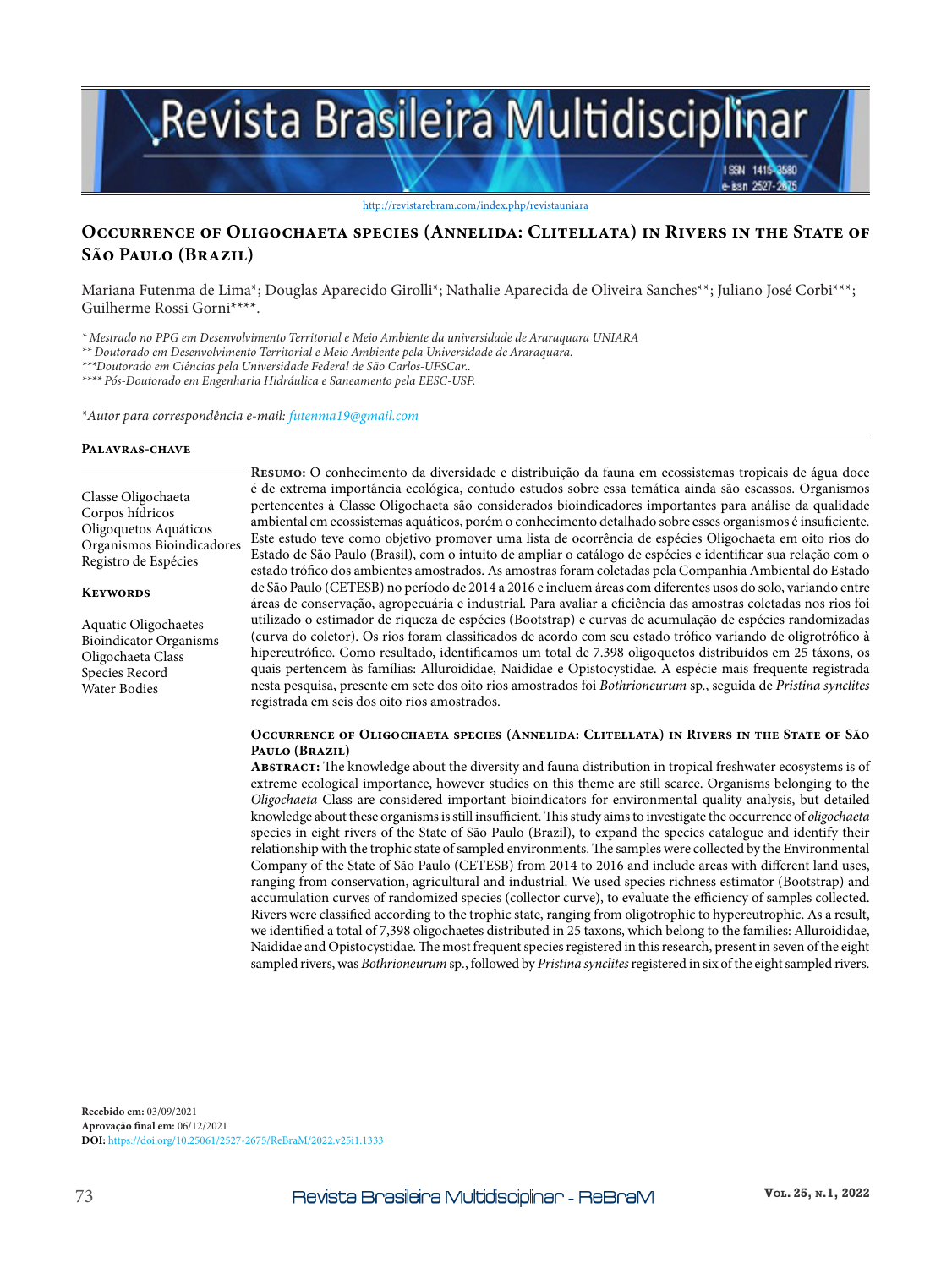### **Introduction**

The knowledge about the diversity and fauna distribution in tropical freshwater ecosystems still presents gaps, despite the importance of these groups in processes of biomonitoring of environmental quality (HARPER, 1992). One of the most common and abundant groups in the benthic community is oligochaetes, which generally has a wide geographic distribution and can reach numerous populations (WETZEL, 1992; BRINKHURST; JAMIESON, 1971). In addition, oligochaetes are recognized as bioindicators of water and sediment quality, because they are sensitive to chemical pollution and eutrophication (MASSON *et al.* 2010).

Currently, environmental monitoring programs such as the Environmental Company of the State of São Paulo (CETESB), use the calculation of the Trophic State Index (TSI; LAMPARELLI, 2004) to evaluate the water quality in relation to nutrient enrichment. Thus, considering the degree of trophy, water bodies can be classified as: oligotrophic, mesotrophic, eutrophic and hypertrophic (CETESB, 2019).

In Brazil, we still know little about the actual number of species of the Oligochaeta Class in the continental systems. This scarcity of information occurs due to some factors, such as the large number of River basins not yet inventoried; the lack of researchers and adequate infrastructure to carry out the samplings; the loss of information that is often not available and the need for a taxonomic review for various oligochaete groups (AGOSTINHO; THOMAZ; GOMES, 2005).

Many authors carry out research on the diversity and ecology of benthic macroinvertebrates and Oligochaeta in Brazilian Rivers and Lakes (TRIVINHO-STRIXINO; CORREIA; SONODA, 2000; CORBI *et al.*, 2004; PAMPLIN; ROCHA; MARCHESE, 2005; GORNI, 2007; BEHREND *et al.*, 2012; SALES *et al.*, 2014; SANCHES *et al.*, 2016; AMO *et al.*, 2017; GOMES *et al.*, 2017; TAKEDA *et al.*, 2017; GORNI *et al.*, 2018), Reservoirs (DORNFELD *et al.*, 2006; JORCIN; NOGUEIRA, 2008; MOLOZZI *et al.*, 2011; GIROLLI *et al*., 2018; GIROLLI, 2019; GIROLLI *et al.*, 2020) and conservation areas (GORNI, 2007; ALVES; MARCHESE; MARTINS, 2008; GORNI; ALVES, 2008; SANCHES *et al.*, 2021).

Studies concerning taxonomy and faunal survey present important information about the biodiversity of each group, as well increase the knowledge about their distribution and habitat preference. Ecological information is used in the development of environmental monitoring and biodiversity conservation programs (AGOSTINHO; THOMAZ; GOMES, 2005). In the case of the Oligochaeta assemblages, the studies are still insufficient (SILVA, 2017; GORNI; ALVES, 2008). Despite efforts of a few experts (MARCUS, 1942; RIGHI, 1984; BRINKHURST; MARCHESE, 1989; PAMPLIN; ROCHA; MARCHESE, 2005), it is necessary to carry out new research and update information on oligochaetes in Brazil. In this context, it is necessary to emphasize the importance of bioindicator organisms, such as those belonging to the Oligochaeta Class, which can indicate the impacts resulting from industrial urban development (SILVA, 2017).

This information can aid as a basis for environmental management and for decision making on the preservation and / or recovery of Brazilian aquatic ecosystems (GIROLLI, 2019). Studies on the ecology and taxonomy of these organisms should be advanced, in order to obtain knowledge of the diversity of freshwater species in Brazil (SURIANI *et al.*, 2007).

## **Objective**

This study aims to investigate the occurrence of Oligochaeta species in eight rivers of the State of São Paulo (Brazil), and to expand the species catalogue, identifying the as relationship with the trophic state of sampled environments.

#### **Methodology**

Samplings were performed by CETESB, within the sediment Quality Monitoring Network Project, in eight rivers in the State of São Paulo during the years 2014, 2015 and 2016 (Table 1 and Figure 1).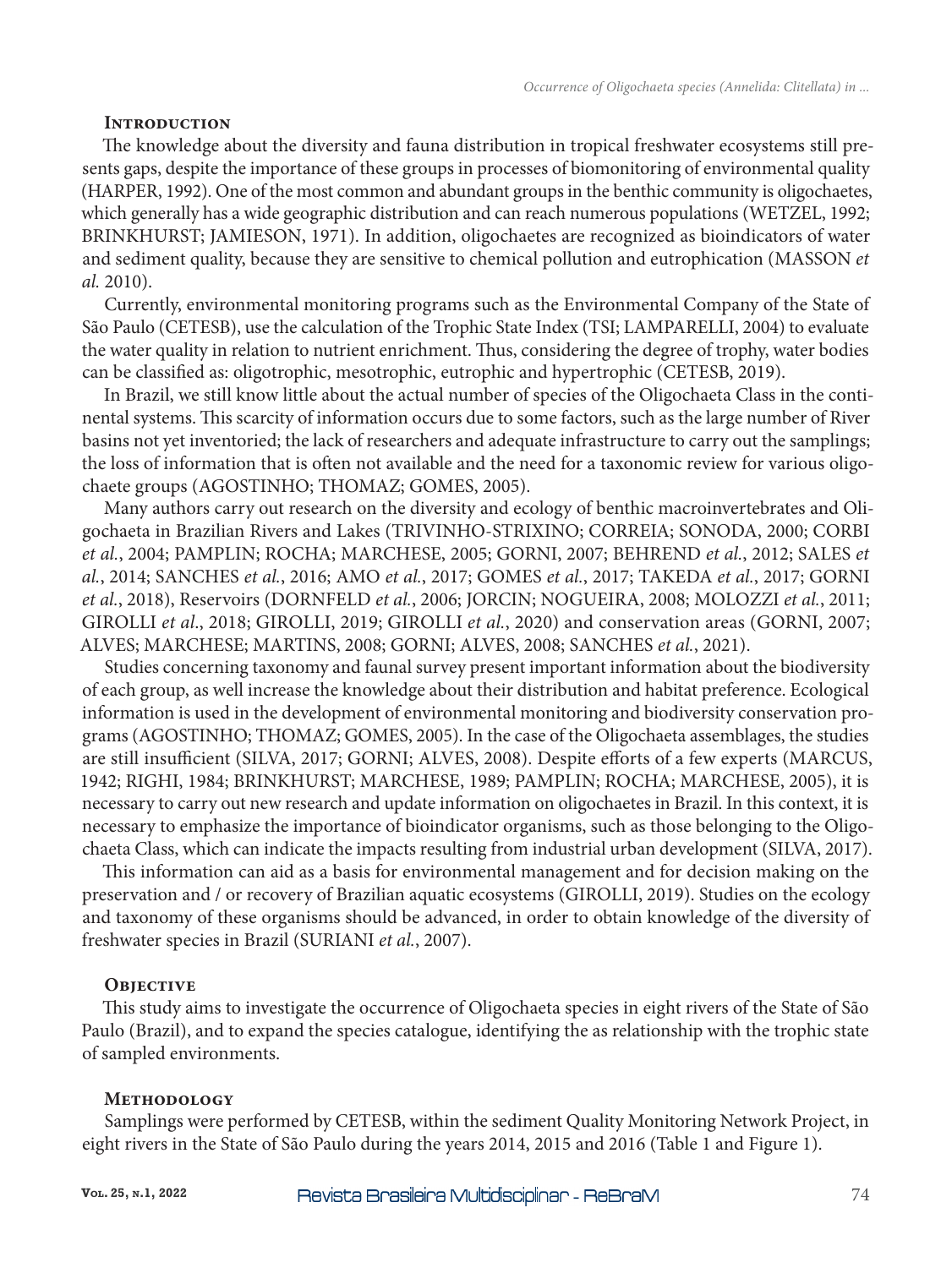| Water body                       | Munici-<br>pality        | Coordinate                                             | Predominant<br>Activity | <b>TSI</b> (Categories) |  |
|----------------------------------|--------------------------|--------------------------------------------------------|-------------------------|-------------------------|--|
| Jundiaí River - JUN              | Indaiatuba               | 23°08'25"S<br>$47^{\circ}13'11''W$                     | Industrial              | Hypereutrophic          |  |
| Tietê River - TIE                | <b>Biritiba</b><br>Mirim | 23°33'57.84"S<br>46°1'17.18"W                          | Industrial              | Hypereutrophic          |  |
| Moji Guaçu River -<br><b>MOI</b> | Cubatão                  | 23°50'08"S<br>$46^{\circ}22'17''W$                     | Industrial              | Mesotrophic             |  |
| Sorocaba River - SOR             | Cerquilho                | 23°9'33.23"S<br>$47^{\circ}47'42.53''W$                | Industrial              | Hypereutrophic          |  |
| Ribeira River - RIB              | Iporanga                 | 24°32'47"S<br>48°29'58"W                               | Conservation            | Oligotrophic            |  |
| Betari River - BET               | Iporanga                 | $24^{\circ}36'14''\text{S}$<br>$48^{\circ}36'41''W$    | Conservation            | Oligotrophic            |  |
| Batalha River - BAT              | Indaiatuba               | $22^{\circ}14'25''\text{S}$<br>$49^{\circ}20'04''W$    | Farming                 | Hypereutrophic          |  |
| Aguapeí River - AGUA             | Lins<br>T.               | $21^{\circ}44'43''S$<br>49°51'27"W<br>$\mathbf{r}$ 1 1 | Farming<br>0.021        | Hypereutrophic          |  |

**Table 1** - Location of sampling points in rivers in the State of São Paulo, Brazil. TSI: Trophic State Index.

**Fonte:** Dados de pesquisa 2021.

## **Figure 1**- Map containing location of sampling points in rivers in the State of São Paulo.



**Fonte:** Elaborado pelos autores

The sediment samples were collected in triplicate, with Van Veen or Ponar grab samplers in the depositional riverbanks, according to the CETESB L5.309 (Technical Standard). Aiming to complement the analysis of the sampled points, the Trophic State Index (TSI) were calculated (LAMPARELLI, 2004). This index aims to classify water bodies in different degrees of trophy, evaluating the quality of the water in terms of nutrient enrichment.

Faunal identification was made using the taxonomic criteria (BRINKHURST; JAMIESON, 1971;

75 **Vol. 25, n.1, 2022**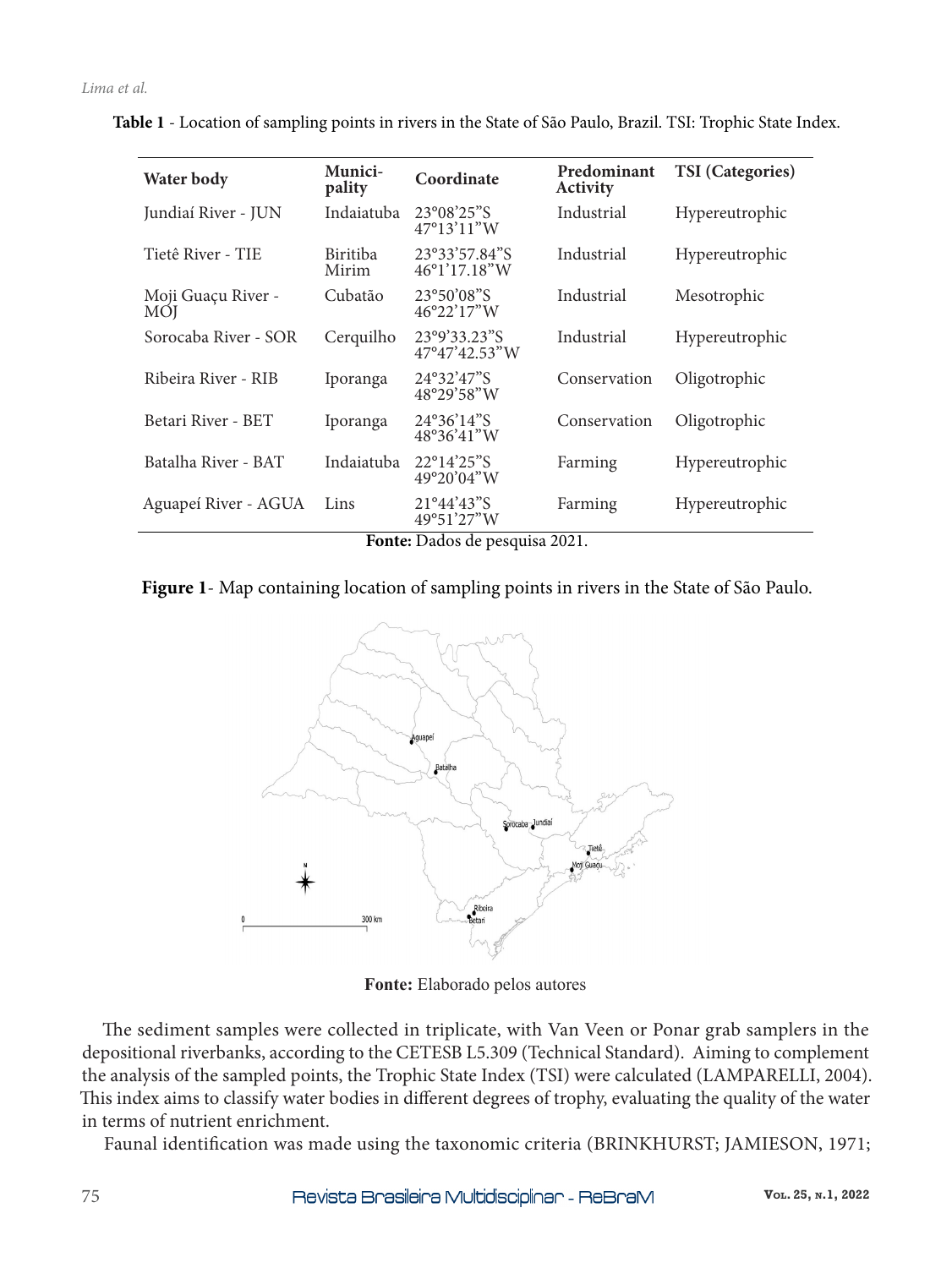RIGHI, 1984; BRINKHURST; MARCHESE, 1989; TIMM, 2009). After identification, the organisms were deposited in the collection of the Water Communities Sector of CETESB.

In order to evaluate the coverage of the sample design, the Bootstrap species richness estimator was used. For calculations we use the Vegan package (OKSANEN *et al.*, 2019), software "R" version 3.1.1 (R CORE TEAM, 2017).

## **Results and discussion**

The oligochaete fauna found in the eight sampled rivers in the State of São Paulo is distributed within three families (Alluroididae, Naididae, Opistocystidae) and 25 species, totalizing 7,398 individuals sampled (Table 2). The result obtained by the Bootstrap richness estimator (29.9  $\pm$  1.9), indicates that the sample design adopted in this study was satisfactory, considering that the recorded species richness is very close to the estimated range.

|                                               | <b>Rivers</b> |                  |                  |                  |                |                  |                  |                  |
|-----------------------------------------------|---------------|------------------|------------------|------------------|----------------|------------------|------------------|------------------|
| <b>Taxa</b>                                   |               | <b>TIE</b>       | <b>MOJ</b>       | <b>SORO</b>      | <b>BET</b>     | <b>RIB</b>       | <b>AGUA BAT</b>  |                  |
| Family Alluroididae                           |               |                  |                  |                  |                |                  |                  |                  |
| Alluroididae sp. (Michaelsen, 1900)           |               | $\boldsymbol{0}$ | $\mathbf{0}$     | $\theta$         | $\theta$       | $^{+}$           | $\theta$         | $\Omega$         |
| Family Opistocystidae                         |               |                  |                  |                  |                |                  |                  |                  |
| Opistocysta funiculus (Cordero, 1948)         |               | $^{+}$           | $\boldsymbol{0}$ | $^{+}$           | $\mathbf{0}$   | $^{+}$           | $^{+}$           | $\overline{0}$   |
| Family Naididae                               |               |                  |                  |                  |                |                  |                  |                  |
| SubfamilyNaidinae                             |               |                  |                  |                  |                |                  |                  |                  |
| Allonais chelata (Marcus, 1944)               |               | $\Omega$         | $\Omega$         | $\theta$         | $\theta$       | $\boldsymbol{0}$ | $\overline{0}$   | $\boldsymbol{0}$ |
| Aulophorus borelli (Michaelsen, 1900)         |               | $\boldsymbol{0}$ | $^{+}$           | $\boldsymbol{0}$ | $\mathbf{0}$   | $\boldsymbol{0}$ | $\boldsymbol{0}$ | $\overline{0}$   |
| Aulophorus furcatus (Müller, 1774)            |               | $\theta$         | $^{+}$           | $\theta$         | $\theta$       | $\theta$         | $\boldsymbol{0}$ | $\Omega$         |
| Chaetogaster diaphanus (Gruithuisen,<br>1828) |               | $^{+}$           | $+$              | $\theta$         | $\theta$       | $\boldsymbol{0}$ | $\boldsymbol{0}$ | $^{+}$           |
| Dero digitata (Müller, 1773)                  | $\theta$      | $^{+}$           | $\Omega$         | $\theta$         | $\theta$       | $\theta$         | $\theta$         | $\Omega$         |
| Dero nivea (Aiyer, 1930)                      |               | $\Omega$         | $\Omega$         | $\Omega$         | $^{+}$         | $\theta$         | $\theta$         | $\Omega$         |
| Dero sawayai (Marcus, 1943)                   |               | $^{+}$           | $+$              | $+$              | $\theta$       | $\theta$         | $\theta$         | $\theta$         |
| Nais communis (Piguet, 1906)                  |               | $^{+}$           | $^{+}$           | $^{+}$           | $\theta$       | $\boldsymbol{0}$ | $^{+}$           | $^{+}$           |
| Nais variabilis (Piguet, 1906)                |               | $\ddot{}$        | $\mathbf{0}$     | $\mathbf{0}$     | $\mathbf{0}$   | $\boldsymbol{0}$ | $\boldsymbol{0}$ | $\boldsymbol{0}$ |
| Slavina appendiculata (D'Udekem,<br>1855)     |               | $^{+}$           | $\Omega$         | $+$              | $\mathbf{0}$   | $\boldsymbol{0}$ | $^{+}$           | $^{+}$           |
| Slavina evelinae (Marcus, 1942)               |               | $\mathrm{+}$     | $\Omega$         | $^{+}$           | $\theta$       | $\boldsymbol{0}$ | $^{+}$           | $\theta$         |
| Stephensoniana trivandrana (Aiyer,<br>1926)   |               | $\boldsymbol{0}$ | $\mathbf{0}$     | $\theta$         | $\theta$       | $\boldsymbol{0}$ | $\theta$         | $^{+}$           |
| Stylaria lacustres (Linnaeus, 1767)           |               | $\boldsymbol{0}$ | $\mathbf{0}$     | $^{+}$           | $\mathbf{0}$   | $\mathbf{0}$     | $\mathbf{0}$     | $\boldsymbol{0}$ |
| <b>Subfamily Pristininae</b>                  |               |                  |                  |                  |                |                  |                  |                  |
| Pristina americana (Černosvitov, 1937)        |               | $^{+}$           | $^{+}$           | $\theta$         | $\Omega$       | $\Omega$         | $\theta$         | $\Omega$         |
| Pristina menoni (Aiyer, 1929)                 |               | $+$              | $\theta$         | $\theta$         | $\overline{0}$ | $\boldsymbol{0}$ | $\theta$         | $\theta$         |

**Table 2** - Occurrence of species of oligochaetes sampled in eight rivers in the State of São Paulo, Brazil.

**→→**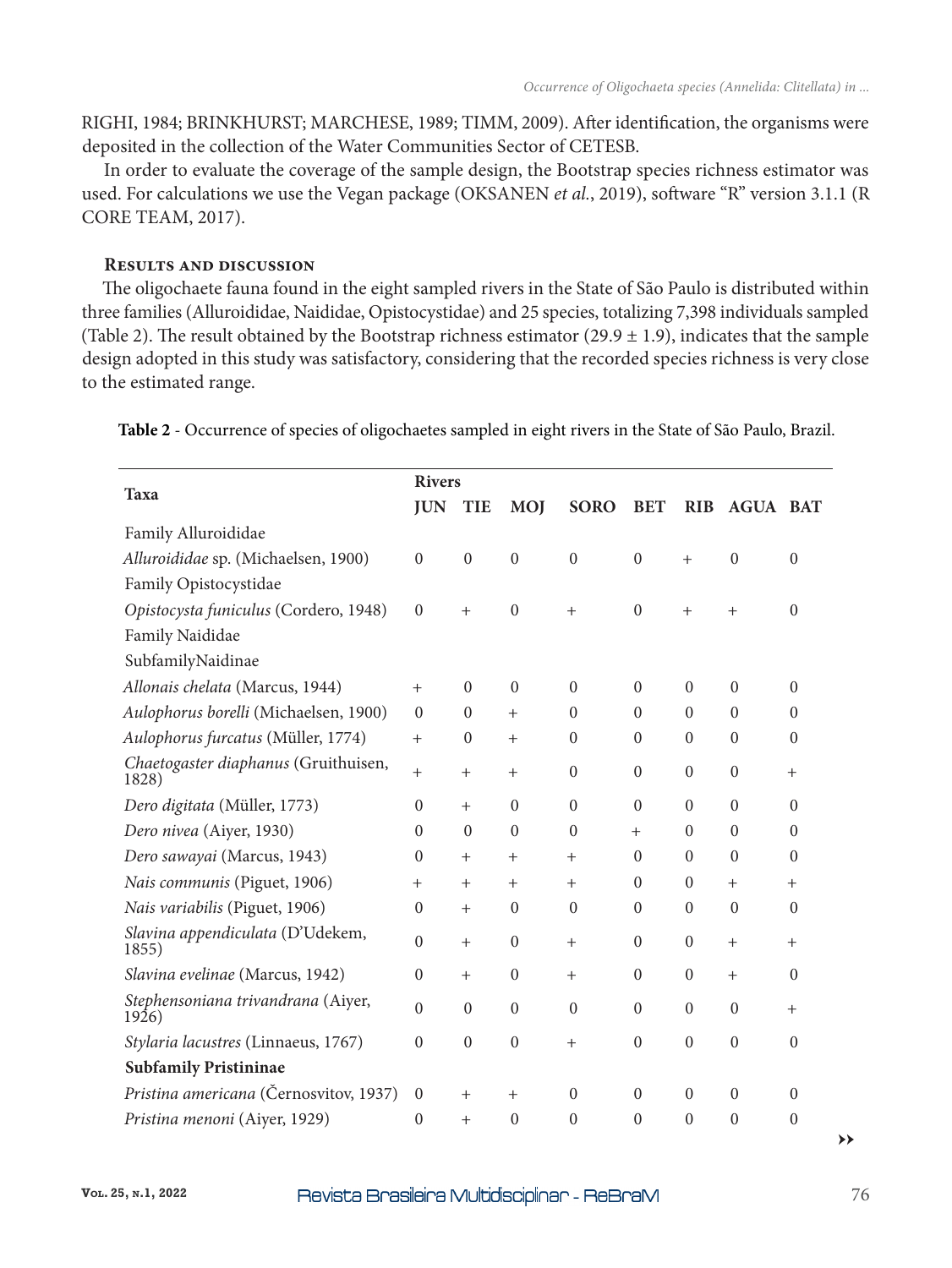```
Lima et al.
```

| Pristina osborni (Walton, 1906)                | $\Omega$ | $\Omega$ | $\theta$ | $\Omega$       | $^{+}$   | $\Omega$ | $\theta$ | $\Omega$ |
|------------------------------------------------|----------|----------|----------|----------------|----------|----------|----------|----------|
| Pristina rosea (Piguet, 1906)                  |          | $^{+}$   | $\theta$ | $\overline{0}$ | $\Omega$ | $\Omega$ | $\theta$ | $\Omega$ |
| Pristina synclites (Stephenson, 1925)          |          | $+$      | $\Omega$ | $^{+}$         | $\Omega$ | $^{+}$   | $^{+}$   | $\pm$    |
| <b>Subfamily Rhyacodrilinae</b>                |          |          |          |                |          |          |          |          |
| Bothrioneurum sp. (Stolc, 1886)                | $^{+}$   | $^{+}$   | $^{+}$   | $^{+}$         | $\Omega$ | $^{+}$   | $^{+}$   |          |
| Branchiura sowerbyi (Beddard, 1892)            | $\Omega$ | $\Omega$ | $\Omega$ | $^{+}$         | $^{+}$   | $^{+}$   | $^{+}$   | 0        |
| <b>Subfamily Tubficinae</b>                    |          |          |          |                |          |          |          |          |
| Aulodrilus pigueti (Kowalewski, 1914)          | $\Omega$ | $+$      | $\Omega$ | $^{+}$         | $\Omega$ | $^{+}$   | $\Omega$ | $^{+}$   |
| Limnodrilus hoffmeisteri (Claparède,<br>1862)  | $^{+}$   | $^{+}$   | $+$      | $^{+}$         | $\Omega$ | $^{+}$   | $\Omega$ | $\Omega$ |
| Limnodrilus neotropicus (Černosvitov,<br>1939) | $\Omega$ | $\Omega$ | $\Omega$ | $\Omega$       | $\Omega$ | $\Omega$ | $\Omega$ | $^{+}$   |

**Table 2** - Occurrence of species of oligochaetes sampled in eight rivers in the State of São Paulo, Brazil (cont.).

**Fonte:** Dados de pesquisa 2021.

The Naididae family was considered the most representative of this assemblage of Oligochaetas, presenting 92.3% of the taxa found, being divided into four subfamilies: Naidinae, Pristininae, Rhyacodrilinae and Tubificinae. See Table 2 for more details on species occurrence in the analyzed sites.

The Alluroididae was represented by only one individual identified at the family level and the Opistocystidae was represented by the species *Opistocysta funiculus*. Studies suggest that the *O. funiculus* is able to inhabit environments with low oxygen availability and a higher concentration of organic matter, characteristics generally associated with low environmental quality (PAMPLIN; ALMEIDA; ROCHA, 2006; SANCHES, 2016; GIROLLI, 2019). Thus, our results corroborate previous studies, since *O. funiculus* was registered in the Tietê River, which is inserted in an area with predominantly industrial activity and was classified as hypereutrophic according to the TSI.

The most frequent species registered in this study, present in seven of the eight rivers sampled was *Bothrioneurum* sp*.* According to Brinkhurst and Marchese (1989), this species has a wide geographical distribution. However, in the studies by the authors Alves and Lucca (2000), MARTINS and ALVES (2008), BEHREND *et al.* (2012), SANCHES (2016) and GIROLLI (2019), *Bothrioneurum* sp. demonstrated ability to tolerate polluted environments, organically enriched and with high levels of electrical conductivity. In this study, *Bothrioneurum* sp. was recorded in the Moji Guaçu River, which corroborates the results found by the authors mentioned above, since it is a river inserted in an area with predominantly industrial activity, located in the Municipality of Cubatão (microregion of Santos, State coast) and was classified as mesotrophic.

The second most frequent species recorded was *Pristina synclites* present in six of the eight rivers sampled. According to Davis (1982), this species can inhabit several habitats, from clean waters to degraded waters with industrial discharges. Similarly, authors Lin and Yo (2008) also reported that *P. synclites* is able to tolerate polluted habitats. In this research it was found in the Aguapeí River, located in the Municipality of Lins (Midwest region), which has predominantly farming and was classified as hypereutrophic according to the TSI.

# **Conclusion**

In general, this study points out the importance of biomonitoring using Oligochaeta organisms, since it is possible to correlate certain species with characteristics of the environmental quality of water bodies. Additionally, these results are of great importance for the knowledge of the taxonomic distribution of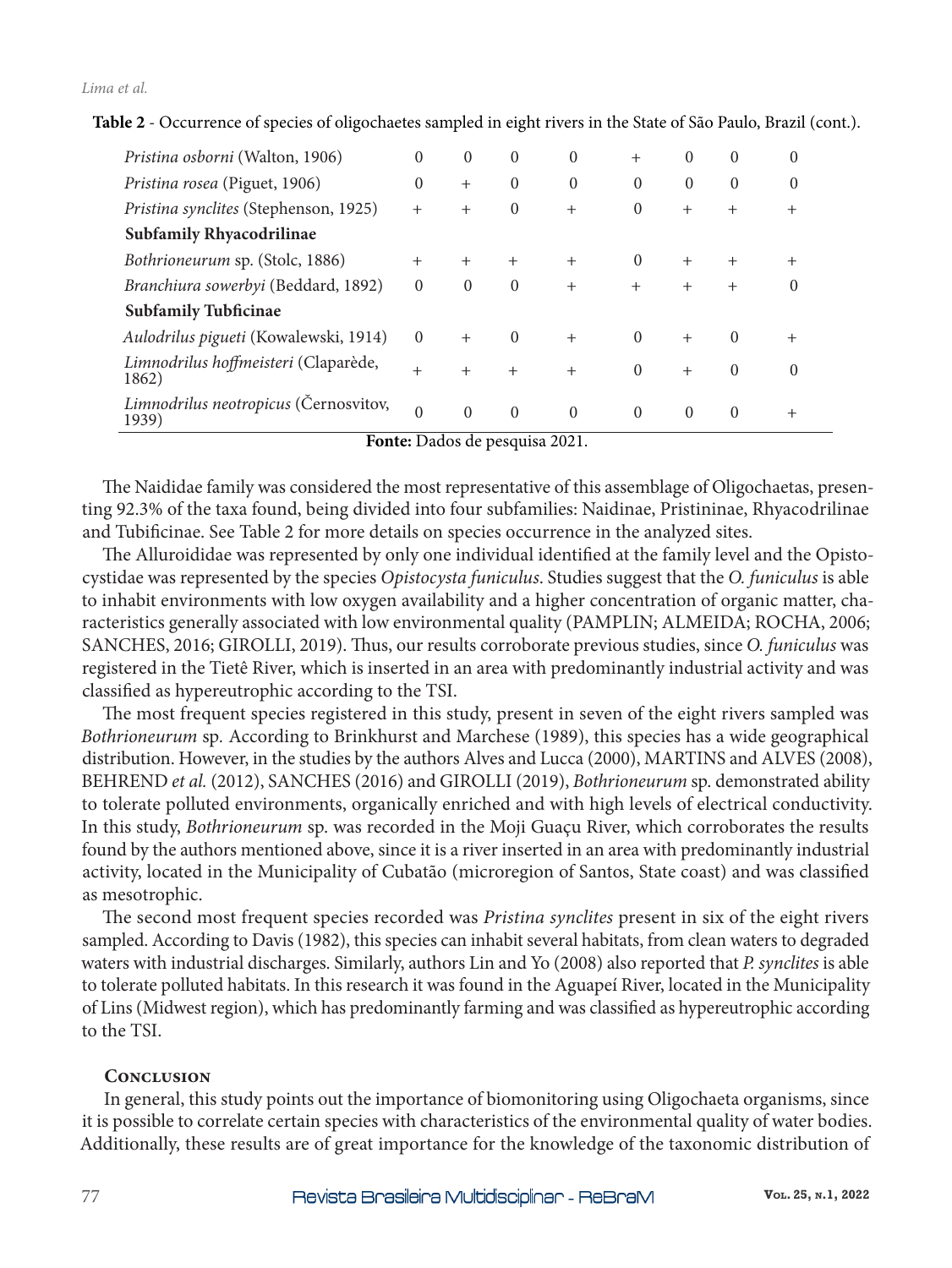aquatic oligochaetes in Brazilian lotic systems, assisting in water quality monitoring programs in Brazil.

## **Acknowledgements**

We would like to thank financial support: FAPESP, process number 2018/12069-9 and Coordenação de Aperfeiçoamento de Pessoal de Nível Superior – Brasil (CAPES), Mônica Luisa Kuhlmann and Hélio Rubens Victorino Imbimbo from CETESB.

# **References**

AGOSTINHO, A. A.; THOMAZ, S. M.; GOMES, L. C. Conservação da biodiversidade em águas continentais do Brasil. **Megadiversidade**, v.1, n. 1, p.70-78, 2005.

ALVES, R. G.; LUCCA, J. V. Oligochaeta (Annelida: Clitellata) como indicador de poluição orgânica em dois córregos pertencentes à Bacia do Ribeirão do Ouro - Araraquara (São Paulo - Brasil). **Brazilian Journal of Ecology**, v. 4, n. 1-2, p 112-117, 2000.

ALVES, R. G.; MARCHESE, M. R.; MARTINS, R. T. Oligochaeta (Annelida, Clitellata) of lotic environments at Parque Estadual Intervales (São Paulo, Brasil). **Biota Neotropica**, v. 8, n. 1, p. 69-72, 2008.

AMO, V. F.; SILVA, J. E.; PINHA, G. D.; RAGONHA, F. H.; MORMUL, R. P. Factors affecting assemblage attributes of freshwater Oligochaeta in Neotropical shallow floodplain Lakes. **Acta Limnologica Brasiliensia**, v. 29, e 114, 2017.

BEHREND, R. D. L.; TAKEDA, A. M.; GOMES, L. C.; FERNANDES, S. E. P. Using Oligochaeta assemblages as a indicator of environmental changes. **Brazilian Journal of Biology**, v. 72, n. 4, p. 873-884, 2012.

BRINKHURST, R. O.; JAMIESON, B. G. M. **Aquatic Oligochaeta of the world**. University of Toronto Press, p. 860, 1971.

BRINKHURST, R. O.; MARCHESE, M. R. **Guia para la identificación de oligoquetos acuáticos continentales de Sud y Centroamerica**. Santa Fé: Asociación de ciencias naturales del litoral, 1989. v. 6, 179p.

CETESB - Companhia Ambiental do Estado de São Paulo. **L5.309.2003 Determinação de bentos de água doce - Macroinvertebrados: Métodos qualitativo e quantitativo**. São Paulo, 2003, 16p.

CETESB – Companhia Ambiental do Estado de São Paulo. **Relatório de qualidade das águas interiores no Estado de São Paulo 2019**. São Paulo, 2019. (Série Relatórios). Disponível em: < https://cetesb.sp.gov. br/aguas-interiores/wp-content/uploads/sites/12/2020/09/Apendice-D-Indices-de-Qualidade-das-Aguas. pdf>. Acesso em: 15 mar. 2021.

CORBI, J. J.; JANCSO, M. A.; TRIVINHO-STRIXINO, S.; FRAGOSO, E. N. Occurence of Oligochaeta living on larvae of Odonata from Ipeúna (São Paulo State, Brazil). **Biota Neotropica**, v. 4, n. 2, p. 1-3, 2004.

DAVIS, J. R. New records of aquatic Oligochaeta from Texas, with observations on their ecological characteristics. **Hydrobiologia**, v.96, p15-29, 1982.

DORNFELD, C. B.; ALVES, R. G.; LEITE, M. A.; ESPÍNDOLA, E. L. G. Oligochaeta in eutrophic Re-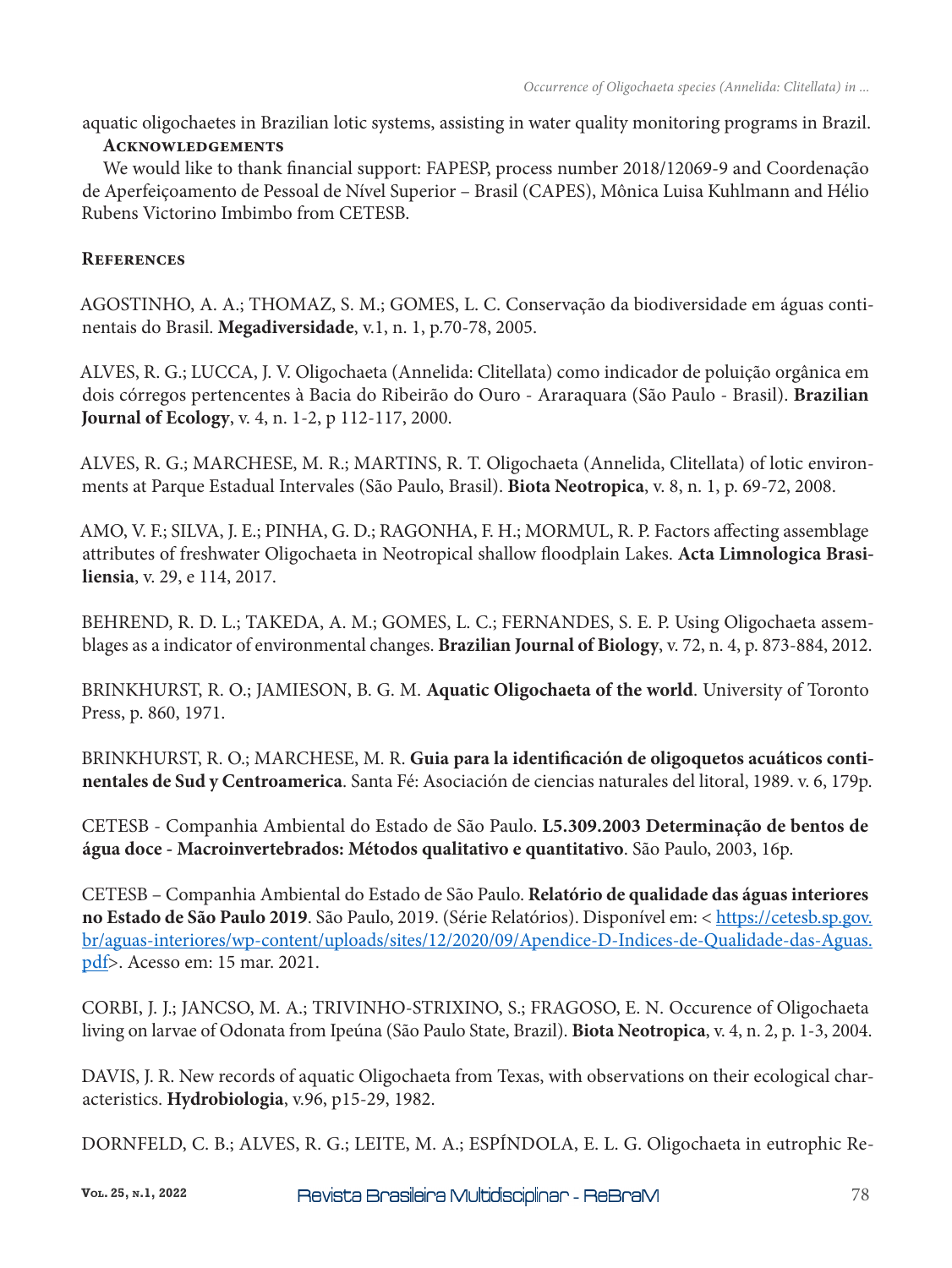### *Lima et al.*

servoir: the case of Salto Grande Reservoir and their main afluente (Americana, São Paulo, Brazil). **Acta Limnologica Brasiliensa**, v. 18, n. 2, p. 189-197 2006.

GIROLLI, D. A. **Oligochaeta (Annelida: Clitellata) como Indicadores da Qualidade da Água e Sedimento em Reservatórios no estado de São Paulo**. 2019. Dissertação (Mestrado - Programa de Pós-Graduação em Desenvolvimento Territorial e Meio Ambiente) da Universidade de Araraquara - UNIARA, Araraquara, 2019.

GIROLLI, D. A.; GORNI, G. R.; COLOMBO-CORBI, V.; CORBI, J. J. First record of *Stephensoniana trivandrana* Aiyer, 1926 (Oligochaeta: Naididae), in southeastern Brazil. **Brazilian Journal of Biology**, v. 80, n. 2, p. 476-478, 2020.

GIROLLI, D. A.; GORNI, G. R**.**; CORBI, V. C.; CORBI, J. J. First record of *Nais schubarti* Marcus, 1944 (Oligochaeta: Naididae) in the State of São Paulo. **Brazilian Journal of Biology**, v. 19, n. 3, p. 552-553, 2018.

GOMES, D. F.; SANCHES, N. A.; SAHM, L. H.; GORNI, G. R. Aquatic Oligochaeta (Annelida: Clitellata) in Extractive Reserve Lake Cuniã - RO - Brazilian Amazon. **Biota Neotropica**, v. 17, n. 1 e20160232, p.1-7, 2017.

GORNI, G. R. **Oligochaeta (Annelida:** Clitellata) em córregos de baixa ordem do Parque Estadual de Campos do Jordão (São Paulo, Brasil). 2007. Dissertação de Mestrado - Instituto de Ciências Biológicas da Universidade Federal de Juiz de Fora, Juiz de Fora, 2007.

GORNI, G. R.; ALVES, R. G. Oligochaeta (Annelida: Clitellata) em córregos de baixa ordem do Parque Estadual de Campos do Jordão (São Paulo - Brasil). **Biota Neotropica**, v. 8, n. 4, p. 1-6, 2008.

GORNI, G. R.; SANCHES, N. A. O.; COLOMBO-CORBI, V.; CORBI, J. J. Oligochaeta (Annelida: Clitellata) in the Juruena River, MT, Brasil: espécies indicadoras em diferentes substratos. **Biota Neotropica**, v. 18, n. 4, e2018056, p.1-9, 2018.

HARPER, D. **Eutrophication of freshwaters: principles, problems and restoration**. Londres: Chapman e Hall, 1992. p.372. 1st ed.

JORCIN, A.; NOGUEIRA, M. G. Benthic macroinvertebrates in the Paranapanema Reservoir cascade (southeast Brazil). **Brazilian Journal of Biology**, v. 68, n. 4, p. 1013-1024, 2008.

LAMPARELLI, M. C. **Graus de trofia em corpos d'água do Estado de São Paulo: avaliação dos métodos de monitoramento**. 2004. 238p. Tese (Doutorado) - Instituto de Biociências da Universidade de São Paulo. Departamento de Ecologia, Universidade de São Paulo, São Paulo. 2004.

LIN, K. J.; YO, S. P. The effect of organic pollution on the abundance and distribution of aquatic oligochaetes in na urban water basin, Taiwan. **Hydrobiologia**, v. 596, n 1, p. 213-223, 2008.

MARCUS, E. Sobre algumas Tubificidae do Brasil. **Boletim da faculdade de Filosofia, Ciências e Letras da Universidade de São Paulo Zoologia**, v. 25, n. 6, p.153-228, 1942.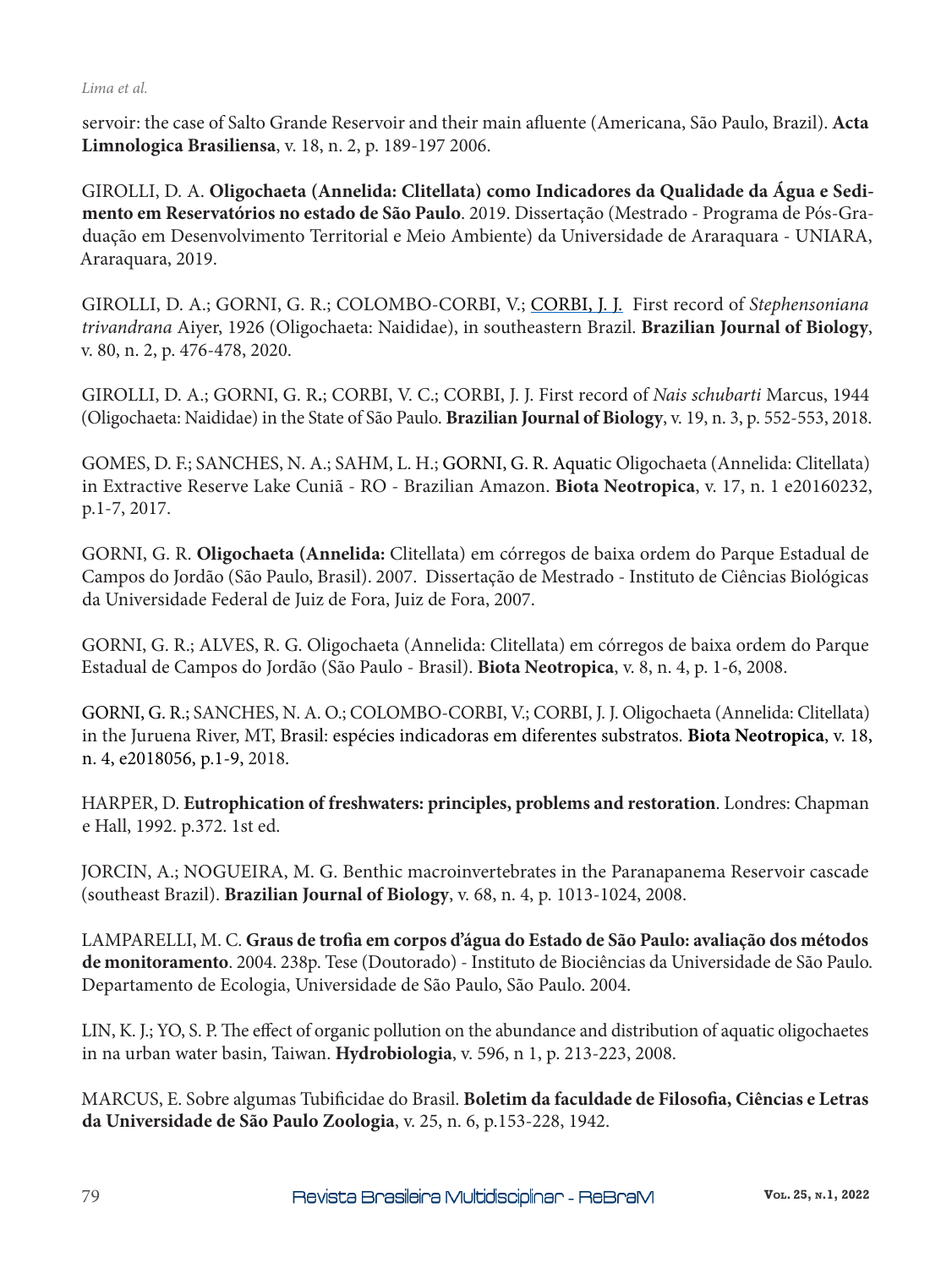MARTINS, R. T.; ALVES, R. G. Occurrence of Naididae (Annelida: Oligochaeta) from three gastropod species in irrigation fields in southeastern Brazil. **Biota Neotropica**, v. 8, n. 3, 2008.

MASSON, M.; DESROSIERS, M.; PINEL-ALLOUl, B.; MARTEL, L. Relating macroinvertebrate community structure to environmental characteristics and sediment contamination at the scale of the St Lawrence River. **Hydrobiologia**, 647 (1), p. 35-50, 2010.

MOLOZZI, J.; FRANÇA, J. S.; ARAUJO, T. L.; VIANA, T. H.; HUGHES, R. M.; CALLISTO, M. Diversidade de habitats físicos e sua relação com macroinvertebrados bentônicos em reservatórios urbanos em Minas Gerais. **Iheringia, Série Zoologia**, v. 101, n 3, p. 191-199, 2011.

OKSANEN, J.; BLANCHET, F. G.; FRIENDLY, M.; KINDT, R.; LEGENDRE, P.; MCGLINN, D.; MINCHIN, P. R.; O'HARA, R. B.; SIMPSON, G. L.; SOLYMOS, P.; STEVENS, M. H. H.; SZOECS, E.; WAGNER, H; VEGAN. **Community Ecology Package. R package version**, v. 2., p. 5 - 4, 2019.

PAMPLIN, P. A. Z.; ALMEIDA, T. C. M.; ROCHA, O. Composition and distribution of benthic macroinvertebrados in Americana Reservoir (SP, Brazil). **Acta Limnologica Brasiliensa** v.18, n. 2, p. 121-132, 2006.

PAMPLIN, P. A. Z.; ROCHA, O; MARCHESE, M. Riqueza de espécies de Oligochaeta (Annelida, Clitellata) em duas represas do rio Tietê (São Paulo). **Biota Neotropica**, v. 5, n. 1, p. 63-70, 2005.

R CORE TEAM, R.. A Language and Environment for Statistical Computing. R Foundation for Statistical Computing, Vienna, Austria. 2017.

RIGHI, G. **Manual de identificação de invertebrados límnicos do Brasil**. CNPq/Coordenação Editorial, Brasília, 1984. p. 48.

SALES, P. C. L.; RAGONHA, F. H.; RODRIGUES, E. I.; DE DEUS, M. S. M.; LOPE, M. S.; TAKEDA, A. M. Primeiros registros de espécies de Oligochaeta aquática (Annelida - Clitellata) do Estado do Piauí (Nordeste – Brasil). **Arquivos do MUDI**, v. 18, n. 2, p. 1-4, 2014.

SANCHES, N. A. O. **Comunidade de oligochaeta (annelida: clitellata) em córregos urbanos do município de Bocaina - SP**. 2016. Dissertação de Mestrado - Programa de Pós-graduação em Desenvolvimento Territorial e Meio Ambiente da Universidade de Araraquara - UNIARA, Araraquara, 2016.

SANCHES, N. A. O.; GIROLLI, D. A.; GORNI, G. R.; SAHM, L. H.; COLOMBO-CORBI, V. C.; CORBI, J. J. 2020. Record of Haplotaxis aedeochaeta Brinkhurst & Marchese, 1987 (Oligochaeta: Haplotaxidae) in a conservation unity in the state of São Paulo. **Brazilian Journal of Biology**, v. 81, n. 1, p 217-2019, 2021.

SANCHES, N. A.; SAHM, L. H.; GOMES, D. F.; CORBI, J. J.; RIBEIRO, M. L.; GORNI, G. R. Inventário de Oligochaeta: Clitellata) em córregos urbanos de Bocaina-SP, Brasil. **Revista Brasileira Multidisciplinar - ReBraM**, v. 19, n.1, p. 27-46, 2016.

SILVA, C. C. **Revisão de espécies de Oligochaeta (ANNELIDA: CLITELLATA) como bioindicadores: uma copilação dos dados para ecossistemas aquáticos brasileiros**. 2017. Trabalho de Conclusão de Curso - Departamento de Ciências Biológicas e da Saúde da Universidade de Araraquara - UNIARA,